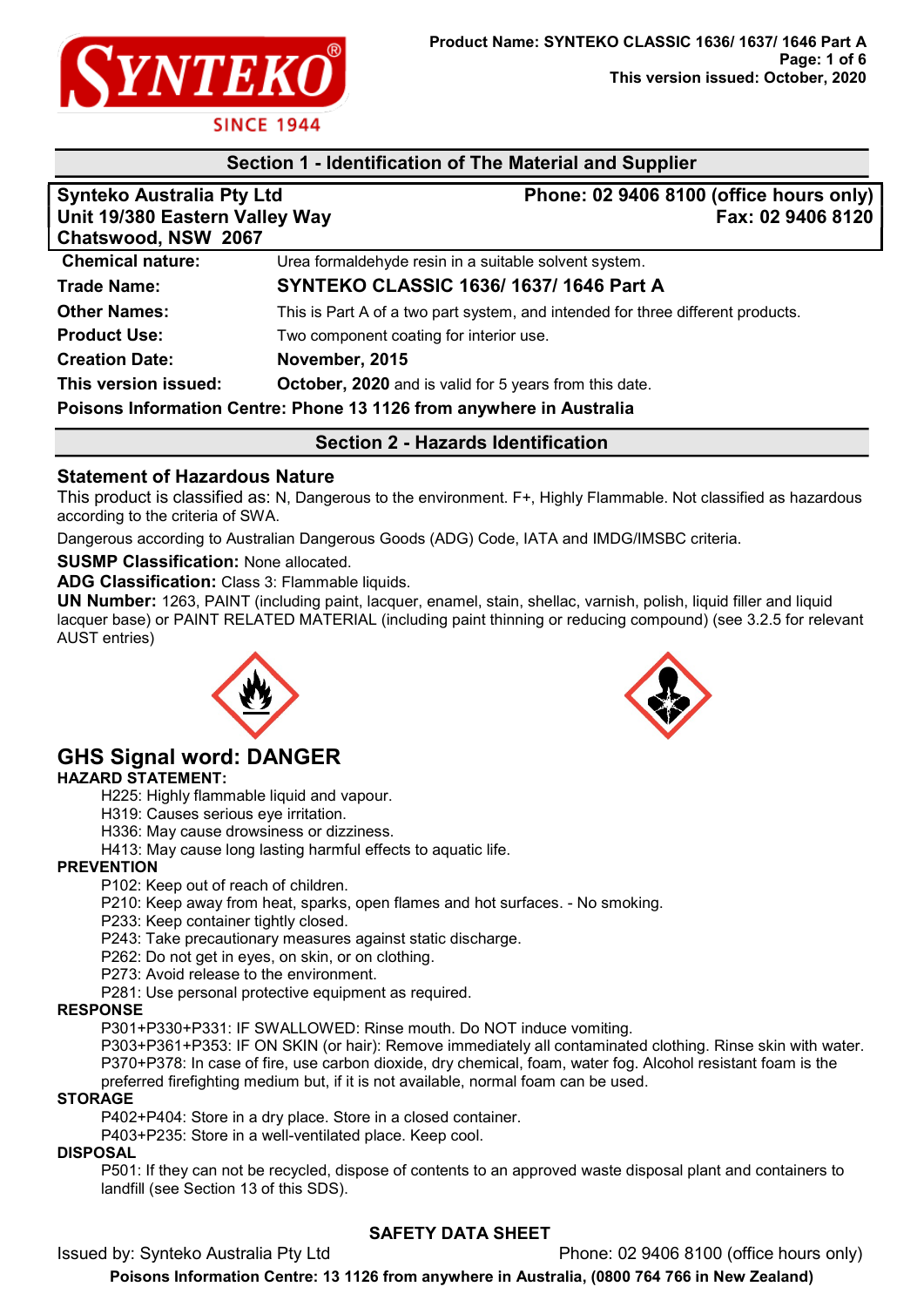

# Emergency Overview

#### Physical Description & Colour: Liquid. No other details are available.

**Odour:** No data re odour.

Major Health Hazards: causes serious eye irritation.

| <b>Section 3 - Composition/Information on Ingredients</b>           |               |        |                          |                           |
|---------------------------------------------------------------------|---------------|--------|--------------------------|---------------------------|
| Ingredients                                                         | <b>CAS No</b> | Conc,% | TWA (mg/m <sup>3</sup> ) | STEL (mg/m <sup>3</sup> ) |
| Urea, polymer with formaldehyde, isobutylated                       | 68002-18-6    | $<$ 25 | not set                  | not set                   |
| Ethanol                                                             | $64 - 17 - 5$ | 25-35  | 1880                     | not set                   |
| 1,3,5-Triazine-2,4,6-triamine, polymer with formaldehyde, butylated |               |        |                          |                           |
|                                                                     | 68002-25-5    | < 25   | not set                  | not set                   |
| Dipropylene glycol methyl ether                                     | 34590-94-8    | ~15    | 308                      | not set                   |
| Propylene glycol monomethyl ether                                   | 107-98-2      | $<$ 15 | 369                      | 553                       |
| Other non hazardous ingredients                                     | various       | to 100 | not set                  | not set                   |

This is a commercial product whose exact ratio of components may vary slightly. Minor quantities of other non hazardous ingredients are also possible.

The SWA TWA exposure value is the average airborne concentration of a particular substance when calculated over a normal 8 hour working day for a 5 day working week. The STEL (Short Term Exposure Limit) is an exposure value that may be equalled (but should not be exceeded) for no longer than 15 minutes and should not be repeated more than 4 times per day. There should be at least 60 minutes between successive exposures at the STEL. The term "peak "is used when the TWA limit, because of the rapid action of the substance, should never be exceeded, even briefly.

## Section 4 - First Aid Measures

#### General Information:

You should call The Poisons Information Centre if you feel that you may have been poisoned, burned or irritated by this product. The number is 13 1126 from anywhere in Australia (0800 764 766 in New Zealand) and is available at all times. Have this SDS with you when you call.

Inhalation: No first aid measures normally required. However, if inhalation has occurred, and irritation has developed, remove to fresh air and observe until recovered. If irritation becomes painful or persists more than about 30 minutes, seek medical advice.

Skin Contact: Gently blot away excess liquid. Wash gently and thoroughly with water (use non-abrasive soap if necessary) for 5 minutes or until chemical is removed.

Eye Contact: Quickly and gently blot material from eyes. No effects expected. If irritation does occur, flush contaminated eye(s) with lukewarm, gently flowing water for 5 minutes or until the product is removed. Obtain medical advice if irritation becomes painful or lasts more than a few minutes. Take special care if exposed person is wearing contact lenses.

Ingestion: If product is swallowed or gets in mouth, do NOT induce vomiting; wash mouth with water and give some water to drink. If symptoms develop, or if in doubt contact a Poisons Information Centre or a doctor.

# Section 5 - Fire Fighting Measures

**Fire and Explosion Hazards:** The major hazard in fires is usually inhalation of heated and toxic or oxygen deficient (or both), fire gases. There is a moderate risk of an explosion from this product if commercial quantities are involved in a fire. Firefighters should take care and appropriate precautions. Any explosion will likely spread the fire to surrounding materials. Water spray may be used to cool drums involved in a fire, reducing the chances of an explosion. Violent steam generation or eruption may occur upon application of direct water stream on hot liquids. Vapours from this product are heavier than air and may accumulate in sumps, pits and other low-lying spaces, forming potentially explosive mixtures. They may also flash back considerable distances.

Fire decomposition products from this product may be toxic if inhaled. Take appropriate protective measures.

Extinguishing Media: Try to contain spills, minimise spillage entering drains or water courses.

Fire Fighting: If a significant quantity of this product is involved in a fire, call the fire brigade. There is a danger of a violent reaction or explosion if significant quantities of this product are involved in a fire. Recommended personal protective equipment is full fire kit and breathing apparatus.

| Flash point:                     | $20^{\circ}$ C |
|----------------------------------|----------------|
| <b>Upper Flammability Limit:</b> | No data.       |
| <b>Lower Flammability Limit:</b> | No data.       |

# SAFETY DATA SHEET

Issued by: Synteko Australia Pty Ltd Phone: 02 9406 8100 (office hours only)

Poisons Information Centre: 13 1126 from anywhere in Australia, (0800 764 766 in New Zealand)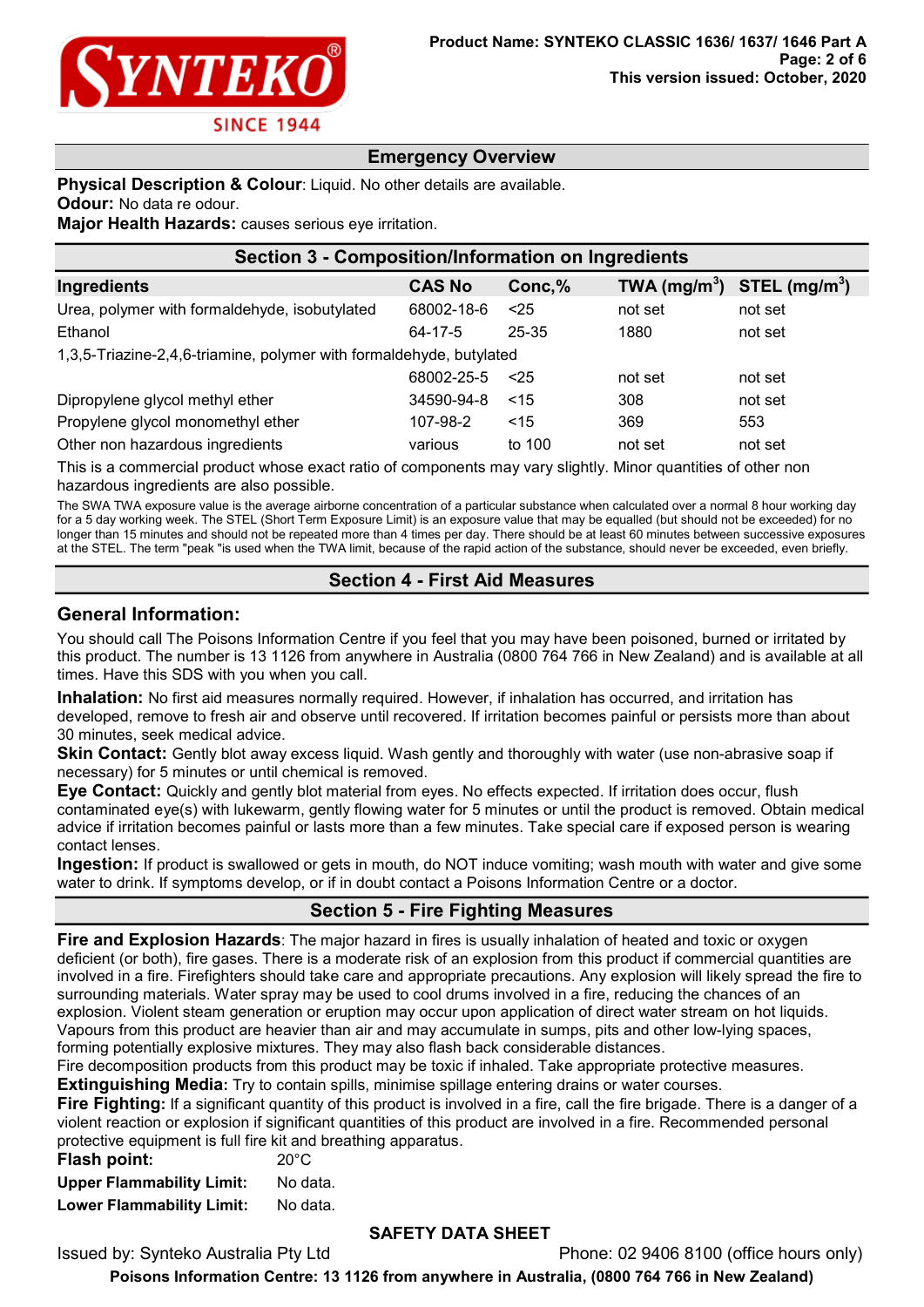

**SINCE 1944** 

Autoignition temperature: No data.

Flammability Class: Flammable Category 2 (GHS); Highly Flammable (AS1940).

### Section 6 - Accidental Release Measures

Accidental release: This product is sold in small packages, and the accidental release from one of these is not usually a cause for concern. For minor spills, clean up, rinsing to sewer and put empty container in garbage. Although no special protective clothing is normally necessary because of occasional minor contact with this product, it is good practice to wear impermeable gloves when handling chemical products. In the event of a major spill, prevent spillage from entering drains or water courses and call emergency services.

# Section 7 - Handling and Storage

Handling: Keep exposure to this product to a minimum, and minimise the quantities kept in work areas. Check Section 8 of this SDS for details of personal protective measures, and make sure that those measures are followed. The measures detailed below under "Storage" should be followed during handling in order to minimise risks to persons using the product in the workplace. Also, avoid contact or contamination of product with incompatible materials listed in Section 10.

Storage: Store in a cool, well ventilated area, and make sure that surrounding electrical devices and switches are suitable. Check containers periodically for leaks. Containers should be kept closed in order to minimise contamination and possible evaporation. Make sure that the product does not come into contact with substances listed under "Incompatibilities" in Section 10. If you keep more than 2500kg or L of Dangerous Goods of Packaging Group II, you may be required to license the premises or notify your Dangerous Goods authority. If you have any doubts, we suggest you contact your Dangerous Goods authority in order to clarify your obligations. Check packaging - there may be further storage instructions on the label.

## Section 8 - Exposure Controls and Personal Protection

The following Australian Standards will provide general advice regarding safety clothing and equipment: Respiratory equipment: AS/NZS 1715, Protective Gloves: AS 2161, Occupational Protective Clothing: AS/NZS 4501 set 2008, Industrial Eye Protection: AS1336 and AS/NZS 1337, Occupational Protective Footwear: AS/NZS2210.

| <b>SWA Exposure Limits</b>        | TWA ( $mg/m3$ ) | STEL $(mg/m3)$ |
|-----------------------------------|-----------------|----------------|
| Ethanol                           | 1880            | not set        |
| Dipropylene glycol methyl ether   | 308             | not set        |
| Propylene glycol monomethyl ether | 369             | 553            |

No special equipment is usually needed when occasionally handling small quantities. The following instructions are for bulk handling or where regular exposure in an occupational setting occurs without proper containment systems. Ventilation: This product should only be used in a well ventilated area. If natural ventilation is inadequate, use of a

fan is suggested.

Eye Protection: Eye protection such as protective glasses or goggles is recommended when this product is being used.

**Skin Protection:** You should avoid contact even with mild skin irritants. Therefore you should wear suitable impervious elbow-length gloves and facial protection when handling this product. See below for suitable material types.

**Protective Material Types:** We suggest that protective clothing be made from the following materials: Viton, nitrile.

Respirator: Usually, no respirator is necessary when using this product. However, if you have any doubts consult the Australian Standard mentioned above. Otherwise, not normally necessary.

# Section 9 - Physical and Chemical Properties:

|                                | Physical Description & colour: Liquid. No other details are available. |
|--------------------------------|------------------------------------------------------------------------|
| Odour:                         | No data re odour.                                                      |
| <b>Boiling Point:</b>          | 78°C at 100kPa                                                         |
| <b>Freezing/Melting Point:</b> | No specific data. Liquid at normal temperatures.                       |
| <b>Volatiles:</b>              | No data.                                                               |
| <b>Vapour Pressure:</b>        | No data.                                                               |
| <b>Vapour Density:</b>         | No data.                                                               |
| <b>Specific Gravity:</b>       | 0.977                                                                  |

### SAFETY DATA SHEET

Issued by: Synteko Australia Pty Ltd Phone: 02 9406 8100 (office hours only) Poisons Information Centre: 13 1126 from anywhere in Australia, (0800 764 766 in New Zealand)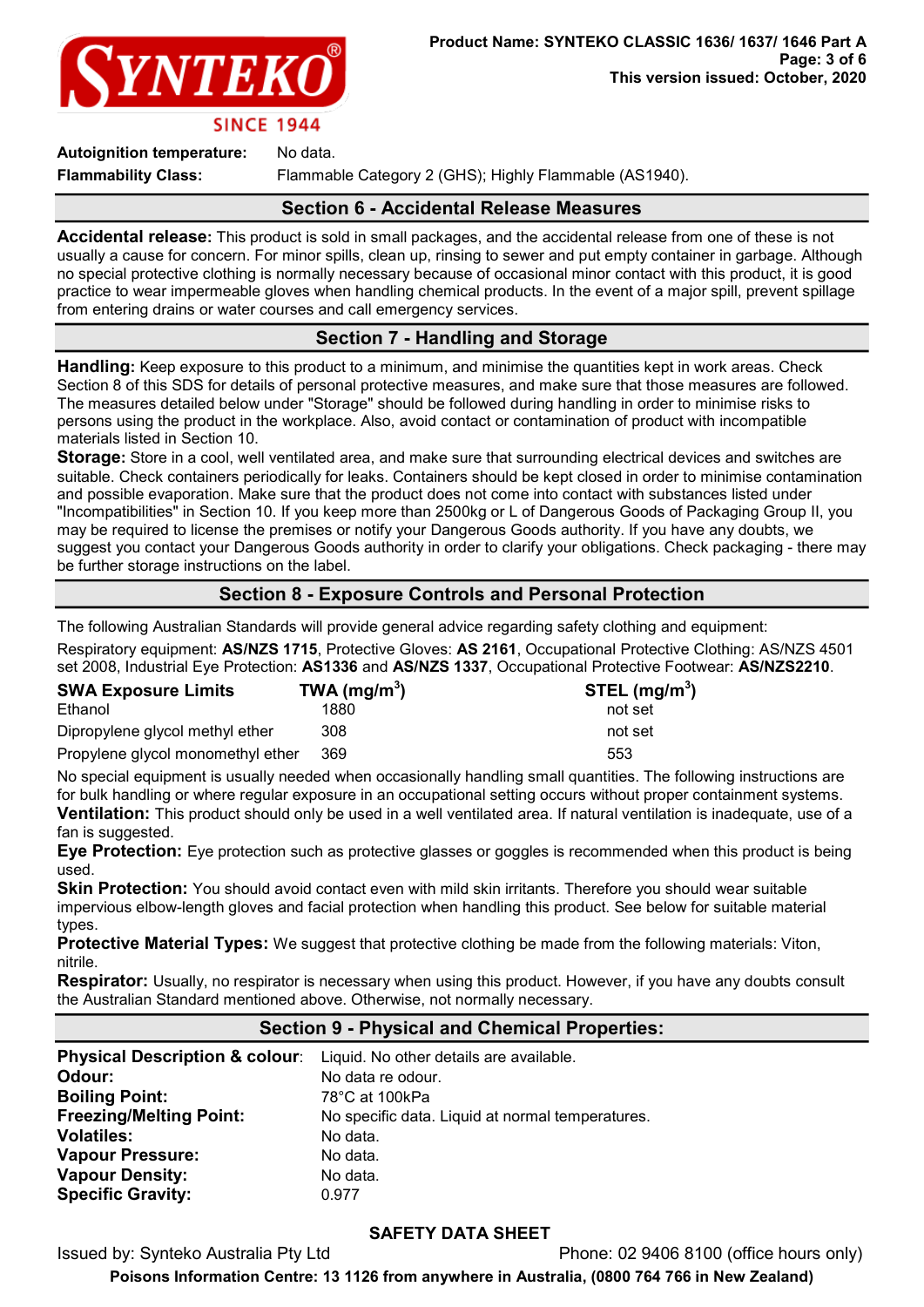

| <b>Water Solubility:</b>             | Insoluble.                     |
|--------------------------------------|--------------------------------|
| pH:                                  | No data.                       |
| <b>Volatility:</b>                   | No data.                       |
| <b>Odour Threshold:</b>              | No data.                       |
| <b>Evaporation Rate:</b>             | No data.                       |
| <b>Coeff Oil/water Distribution:</b> | No data                        |
| <b>Viscosity:</b>                    | 0.82cm2/sec (room temperature) |
| <b>Autoignition temp:</b>            | No data.                       |

# Section 10 - Stability and Reactivity

Reactivity: This product is unlikely to react or decompose under normal storage conditions. However, if you have any doubts, contact the supplier for advice on shelf life properties.

Conditions to Avoid: This product should be kept in a cool place, preferably below 30°C. Keep containers tightly closed. Containers should be kept dry. Keep containers and surrounding areas well ventilated. Keep away from sources of sparks or ignition. Handle and open containers carefully. Any electrical equipment in the area of this product should be flame proofed.

Incompatibilities: strong acids, strong bases, oxidising agents.

Fire Decomposition: Combustion forms carbon dioxide, and if incomplete, carbon monoxide and possibly smoke. Water is also formed. May form nitrogen and its compounds, and under some circumstances, oxides of nitrogen. Occasionally hydrogen cyanide gas in reducing atmospheres. Carbon monoxide poisoning produces headache, weakness, nausea, dizziness, confusion, dimness of vision, disturbance of judgment, and unconsciousness followed by coma and death.

Polymerisation: Polymerisation reactions are unlikely; they are not expected to occur.

# Section 11 - Toxicological Information

# Local Effects:

**Target Organs:** There is no data to hand indicating any particular target organs.

### Classification of Hazardous Ingredients

Ingredient **Risk Phrases** 

Ethanol

- Flammable liquid category 2
- Eye irritation category 2A

Propylene glycol monomethyl ether

- Flammable liquid category 3
- Specific target organ toxicity (single exposure) category 3

# Potential Health Effects

### Inhalation:

Short Term Exposure: Available data indicates that this product is not harmful. However product may be mildly irritating, although unlikely to cause anything more than mild transient discomfort.

Long Term Exposure: No data for health effects associated with long term inhalation.

### Skin Contact:

Short Term Exposure: Available data indicates that this product is not harmful. It should present no hazards in normal use. However product may be irritating, but is unlikely to cause anything more than mild transient discomfort. Long Term Exposure: No data for health effects associated with long term skin exposure.

### Eye Contact:

Short Term Exposure: This product causes serious eye irritation. If removed promptly, symptoms should gradually disappear. Prolonged contact may result in long-lasting or permanent effects.

Long Term Exposure: No data for health effects associated with long term eye exposure.

### Ingestion:

# SAFETY DATA SHEET

Issued by: Synteko Australia Pty Ltd **Phone: 02 9406 8100** (office hours only) Poisons Information Centre: 13 1126 from anywhere in Australia, (0800 764 766 in New Zealand)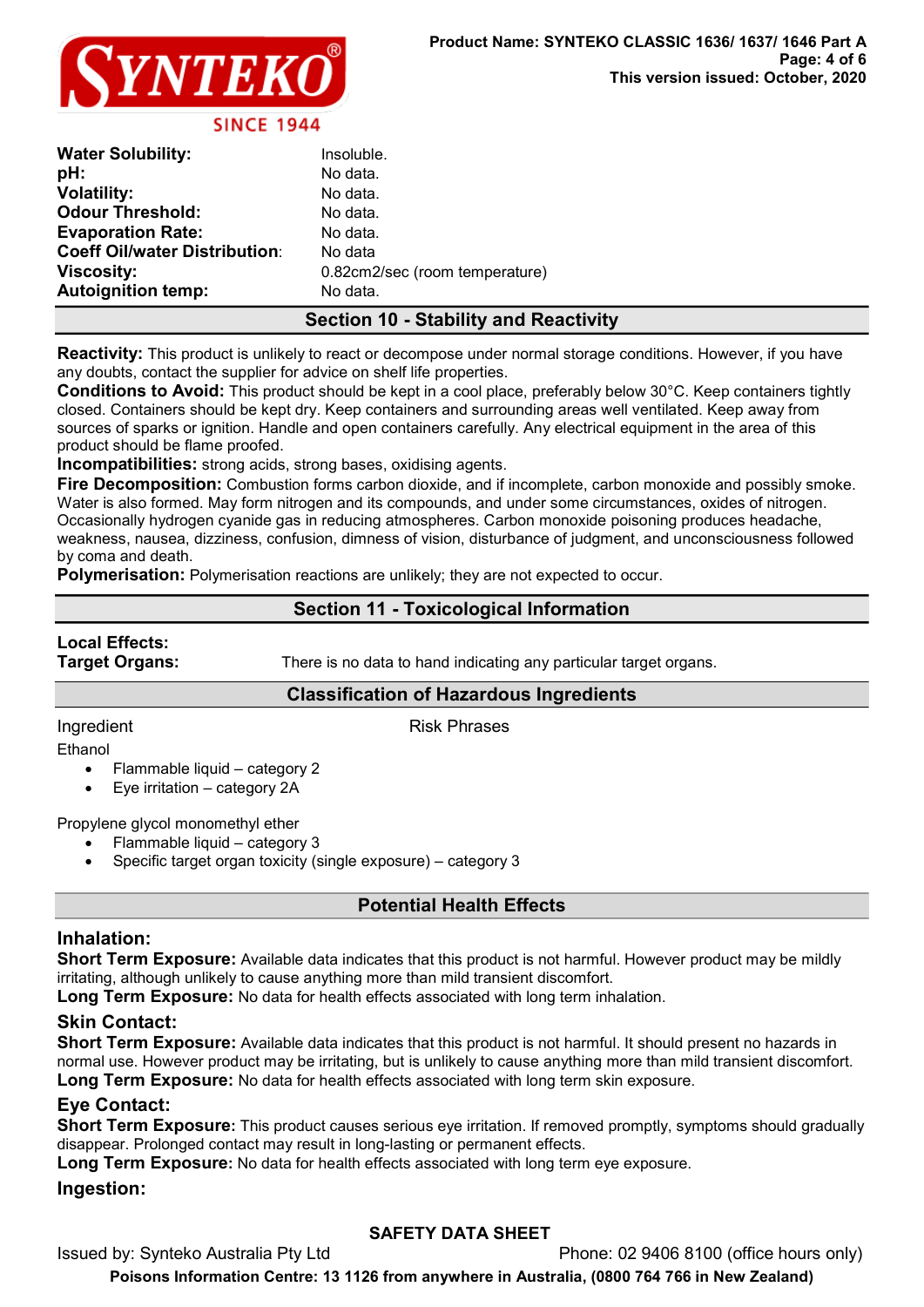

Short Term Exposure: Significant oral exposure is considered to be unlikely. However, this product may be irritating to mucous membranes but is unlikely to cause anything more than transient discomfort.

Long Term Exposure: No data for health effects associated with long term ingestion.

#### Carcinogen Status:

SWA: No significant ingredient is classified as carcinogenic by SWA.

NTP: No significant ingredient is classified as carcinogenic by NTP.

IARC: Ethanol is classed 1 by IARC - carcinogenic to humans.

See the IARC website for further details. A web address has not been provided as addresses frequently change.

# Section 12 - Ecological Information

This product may cause long term adverse effects to the aquatic environment. Insufficient data to be sure of status.

# Section 13 - Disposal Considerations

Disposal: Dispose of small quantities and empty containers by wrapping with paper and putting in garbage. For larger quantities, if recycling or reclaiming is not possible, use a commercial waste disposal service.

# Section 14 - Transport Information

#### Dangerous according to Australian Dangerous Goods (ADG) Code, IATA and IMDG/IMSBC criteria.

UN Number: 1263, PAINT (including paint, lacquer, enamel, stain, shellac, varnish, polish, liquid filler and liquid lacquer base) or PAINT RELATED MATERIAL (including paint thinning or reducing compound) (see 3.2.5 for relevant AUST entries)

Hazchem Code: •3YE

Special Provisions: 163

Limited quantities: ADG 7 specifies a Limited Quantity value of 5 L for this class of product.

Dangerous Goods Class: Class 3: Flammable liquids.

Packing Group: II

Packing Instruction: P001, IBC02

Class 3 Flammable Liquids shall not be loaded in the same vehicle or packed in the same freight container with Classes 1 (Explosives), 2.1 (Flammable Gases where flammable liquids and flammable gases are both in bulk), 2.3 (Toxic Gases), 4.2 (Spontaneously Combustible Substances), 5.1 (Oxidising Agents), 5.2 (Organic Peroxides), 6 (Toxic Substances, except Flammable Liquid is nitromethane), and 7 (Radioactive Substances). They may however be loaded in the same vehicle or packed in the same freight container with Classes 2.1 (Flammable Gases except where the Flammable Liquids and Flammable Gases are in bulk), 2.2 (Non-Flammable Non-Toxic Gases), 4.1 (Flammable Solids), 4.3 (Dangerous When Wet Substances), 6 (Toxic Substances, where Flammable Liquid is nitromethane), 8 (Corrosive Substances), 9 (Miscellaneous Dangerous Goods), Foodstuffs or foodstuff empties.

### Section 15 - Regulatory Information

AICS: All of the significant ingredients in this formulation are compliant with NICNAS regulations.

### Section 16 - Other Information

#### This SDS contains only safety-related information. For other data see product literature.

# Acronyms:

| <b>ADG Code</b>     | Australian Code for the Transport of Dangerous Goods by Road and Rail $(7th$ edition)                                  |
|---------------------|------------------------------------------------------------------------------------------------------------------------|
| <b>AICS</b>         | Australian Inventory of Chemical Substances                                                                            |
| <b>SWA</b>          | Safe Work Australia, formerly ASCC and NOHSC                                                                           |
| <b>CAS number</b>   | <b>Chemical Abstracts Service Registry Number</b>                                                                      |
| <b>Hazchem Code</b> | Emergency action code of numbers and letters that provide information to emergency<br>services especially firefighters |
| <b>IARC</b>         | International Agency for Research on Cancer                                                                            |
| <b>NOS</b>          | Not otherwise specified                                                                                                |
| <b>NTP</b>          | National Toxicology Program (USA)                                                                                      |
| <b>R-Phrase</b>     | <b>Risk Phrase</b>                                                                                                     |
| <b>SUSMP</b>        | Standard for the Uniform Scheduling of Medicines & Poisons                                                             |
| <b>UN Number</b>    | United Nations Number                                                                                                  |

# SAFETY DATA SHEET

Issued by: Synteko Australia Pty Ltd Phone: 02 9406 8100 (office hours only)

Poisons Information Centre: 13 1126 from anywhere in Australia, (0800 764 766 in New Zealand)